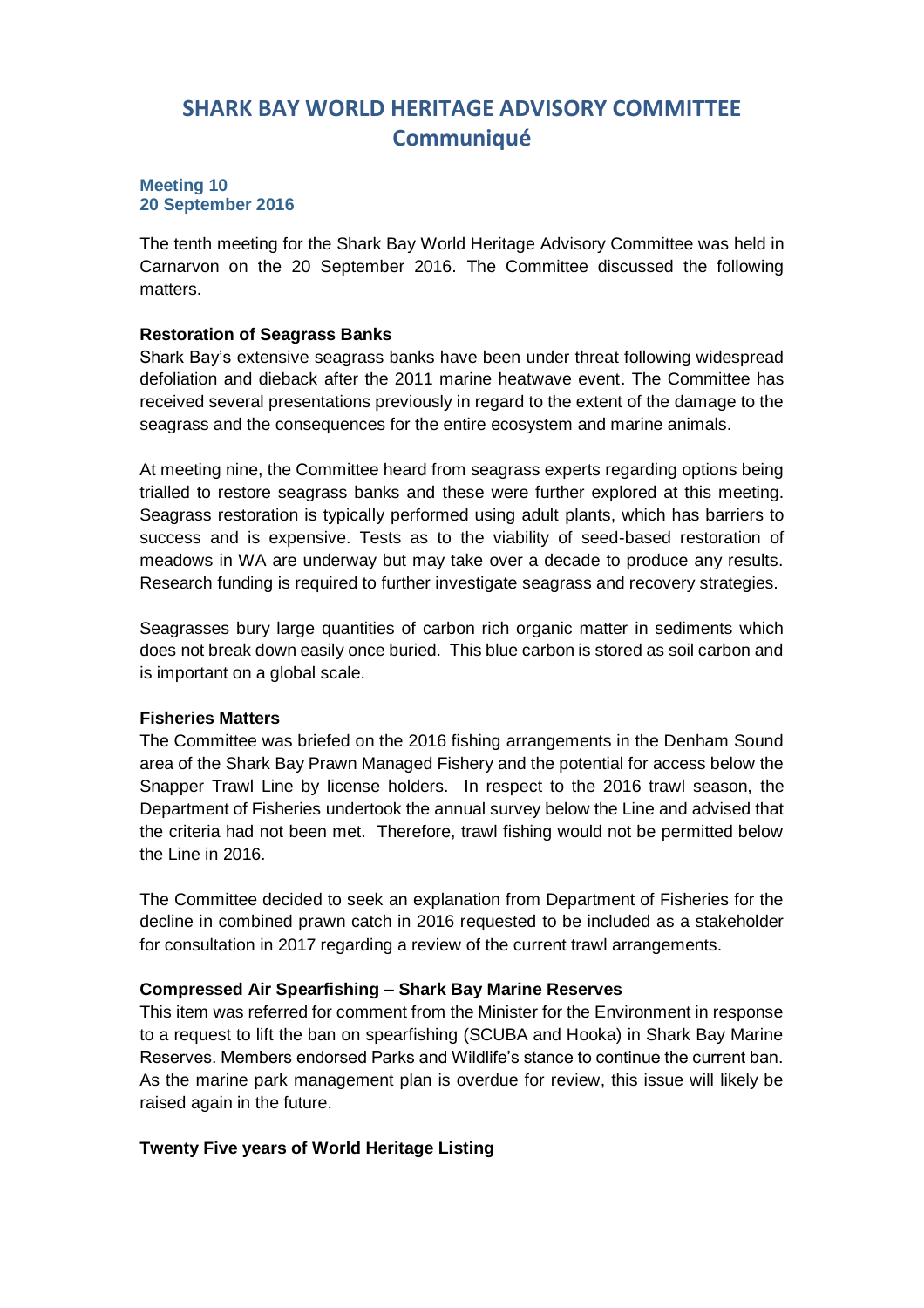## **SHARK BAY WORLD HERITAGE ADVISORY COMMITTEE Communiqué**

The Committee resolved to acknowledge the 25<sup>th</sup> anniversary on 13 December of Shark Bay's World Heritage Listing by conducting a photographic competition similar to the very successful event held in 2011.

### **Ecological Restoration – Dirk Hartog Island**

Major outcomes achieved for the Dirk Hartog Island National Park Ecological Restoration project during the year were recognised by the Committee. These included: substantial progress in the eradication of feral cats, sheep and goats; weed management and vegetation restoration; fauna reconstruction and surveys**.**

### **Outstanding Universal Value Workshop**

To determine whether the integrity of the World Heritage area's Outstanding Universal Value is being maintained, the Committee has been exploring options to quantify and measure the status of the values when World Heritage was listed in 1991. Members agreed that a sub-committee be formed to advance the process for reviewing the status of the attributes at Listing.

### **Joint Meeting with Ningaloo Coast World Heritage Advisory Committee**

The Committee held a combined meeting for the first time with members of the Ningaloo Coast World Heritage Advisory Committee. Matters of mutual interest were discussed including the effects of climate change on both World Heritage areas and funding and support for the Committees. It was considered that the meeting was productive and beneficial and should occur on a regular basis, subject to available resources.

### Further Information:

If you require further information on any of the above topics please contact Cheryl Cowell, Executive Officer, Shark Bay World Heritage Advisory Committee [cheryl.cowell@dpaw.wa.gov.au](mailto:cheryl.cowell@dpaw.wa.gov.au) or (08) 9948 2210

Alternatively please contact one of the Shark Bay World Heritage Advisory Committee members listed below:

| <b>Members</b>           | <b>Member Category</b>   | <b>Contact Information</b>          |
|--------------------------|--------------------------|-------------------------------------|
| Tom Day                  | Chairperson              | tmday@wn.com.au                     |
| <b>Prof Diana Walker</b> | Science/Technical        | diatom@iinet.net.au                 |
| Robert Morgan            | <b>Local Community</b>   | rob@marineeasyclean.com.au          |
| Peter Green              | <b>Broader Community</b> | pgreen@westnet.com.au               |
| <b>Therese Morris</b>    | Science/Technical        | therese.morris@postgrad.curtin.edu. |
|                          |                          | au                                  |
| Keith Capewell           | Indigenous               | capewell2@bigpond.com               |
| Paul Anderson            | <b>Local Community</b>   | ceo@sharkbay.wa.gov.au              |
| Geoff Wardle             | <b>Broader Community</b> | gwa04410@bigpond.net.au             |
| <b>Phillip Scott</b>     | Science/Technical        | pscott@prestonconsulting.com.au     |